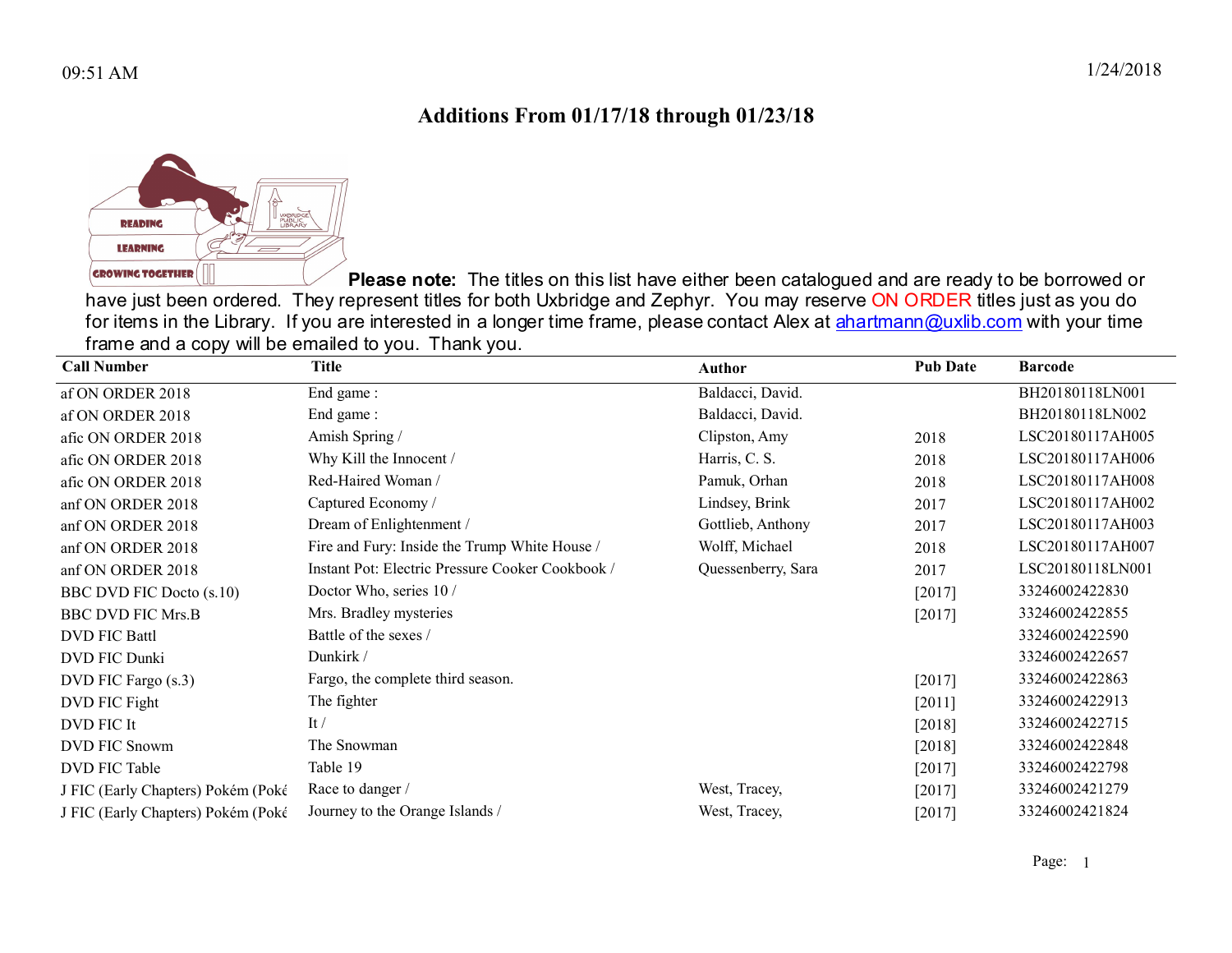| <b>Call Number</b>                | <b>Title</b>                                     | <b>Author</b>            | <b>Pub Date</b> | <b>Barcode</b>   |
|-----------------------------------|--------------------------------------------------|--------------------------|-----------------|------------------|
| J JP Colan                        | There was a cold lady who swallowed some snow! / | Colandro, Lucille.       | $[2003]$        | 33246002422160   |
| J DVD (Valentine's Day) FIC Curio | Curious George.                                  |                          | $[2018]$        | 33246002422772   |
| je ON ORDER 2018                  | In My Life /                                     | Meister, Cari            | 2018            | LSC20180122AH001 |
| je ON ORDER 2018                  | On the Case /                                    | Marsham, Liz             | 2018            | LSC20180122AH009 |
| je ON ORDER 2018                  | Louise Loves Bake Sales /                        | Light, Kelly             | 2018            | LSC20180122AH010 |
| je ON ORDER 2018                  | Teamwork Trouble /                               | Gutman, Dan              | 2018            | LSC20180122AH011 |
| je ON ORDER 2018                  | I Wish I Was a Gorilla /                         | Bove, Jennifer           | 2018            | LSC20180122AH012 |
| je ON ORDER 2018                  | Pete the Cat and the Cool Caterpillar /          | Dean, James              | 2018            | LSC20180122AH014 |
| je ON ORDER 2018                  | Berenstain Bears and the Ducklings /             | Berenstain, Mike         | 2018            | LSC20180122AH018 |
| je ON ORDER 2018                  | Pinkalicious at the Fair /                       | Kann, Victoria           | 2018            | LSC20180122AH019 |
| je ON ORDER 2018                  | Bubbles, Bubbles, and More Bubbles /             | O'Connor, Jane           | 2018            | LSC20180122AH024 |
| je ON ORDER 2018                  | I Want to Be a Doctor /                          | Driscoll, Laura          | 2018            | LSC20180122AH026 |
| je ON ORDER 2018                  | I Want to Be a Police Officer /                  | Driscoll, Laura          | 2018            | LSC20180122AH027 |
| je ON ORDER 2018                  | Emerson is Mighty Girl! /                        | Rusu, Meredith           | 2018            | LSC20180122AH036 |
| je ON ORDER 2018                  | Meet the Wellie Wishers /                        | Katschke, Judy           | 2018            | LSC20180122AH037 |
| je ON ORDER 2018                  | Willa's Butterfly Ballet /                       | Katschke, Judy           | 2018            | LSC20180122AH038 |
| jf ON ORDER 2018                  | Dark Age /                                       | Huckerby, Mark           | 2017            | LSC20180117LN001 |
| jf ON ORDER 2018                  | Legend of Sam Miracle /                          | Wilson, N.D              | 2016            | LSC20180118AH001 |
| jf ON ORDER 2018                  | Song of Glory and Ghost /                        | Wilson, N. D.            | 2017            | LSC20180118AH002 |
| jf ON ORDER 2018                  | Horizon /                                        | Westerfeld, Scott        | 2017            | LSC20180118AH003 |
| jf ON ORDER 2018                  | Deadzone /                                       | Nielsen, Jennifer A      | 2017            | LSC20180118AH007 |
| jf ON ORDER 2018                  | Lights, Music, Code /                            | Whittemore, Jo           | 2018            | LSC20180118AH012 |
| jf ON ORDER 2018                  | Last of the Lost Boys /                          | Wilson, N. D.            | 2018            | LSC20180118AH015 |
| jf ON ORDER 2018                  | Dragonet Prophecy /                              | Sutherland, Tui T.       | 2018            | LSC20180118AH018 |
| jf ON ORDER 2018                  | Don't Tell the Enemy /                           | Skrypuch, Marsha Forchuk | 2017            | LSC20180118AH020 |
| jf ON ORDER 2018                  | Dark Wyng /                                      | d'Lacey, Chris           | 2018            | LSC20180118AH021 |
| jf ON ORDER 2018                  | Warp in Time /                                   | Watson, Jude             | 2018            | LSC20180118AH023 |
| jf ON ORDER 2018                  | Hurricane Child /                                | Callender, Kheryn        | 2018            | LSC20180118AH024 |
| jf ON ORDER 2018                  | Serpent's Secret /                               | DasGupta, Sayantani      | 2018            | LSC20180118AH025 |
| jf ON ORDER 2018                  | Supergifted /                                    | Korman, Gordon           | 2018            | LSC20180118AH027 |
| jf ON ORDER 2018                  | Broken Pride /                                   | Hunter, Erin             | 2017            | LSC20180122AH002 |
| jf ON ORDER 2018                  | Ick's Bleh Day /                                 | Blevins, Wiley           | 2017            | LSC20180122AH003 |
| jf ON ORDER 2018                  | Mystery in the Barn /                            | Blevins, Wiley           | 2017            | LSC20180122AH004 |
| jf ON ORDER 2018                  | Going to the Vet /                               | Blevins, Wiley           | 2017            | LSC20180122AH005 |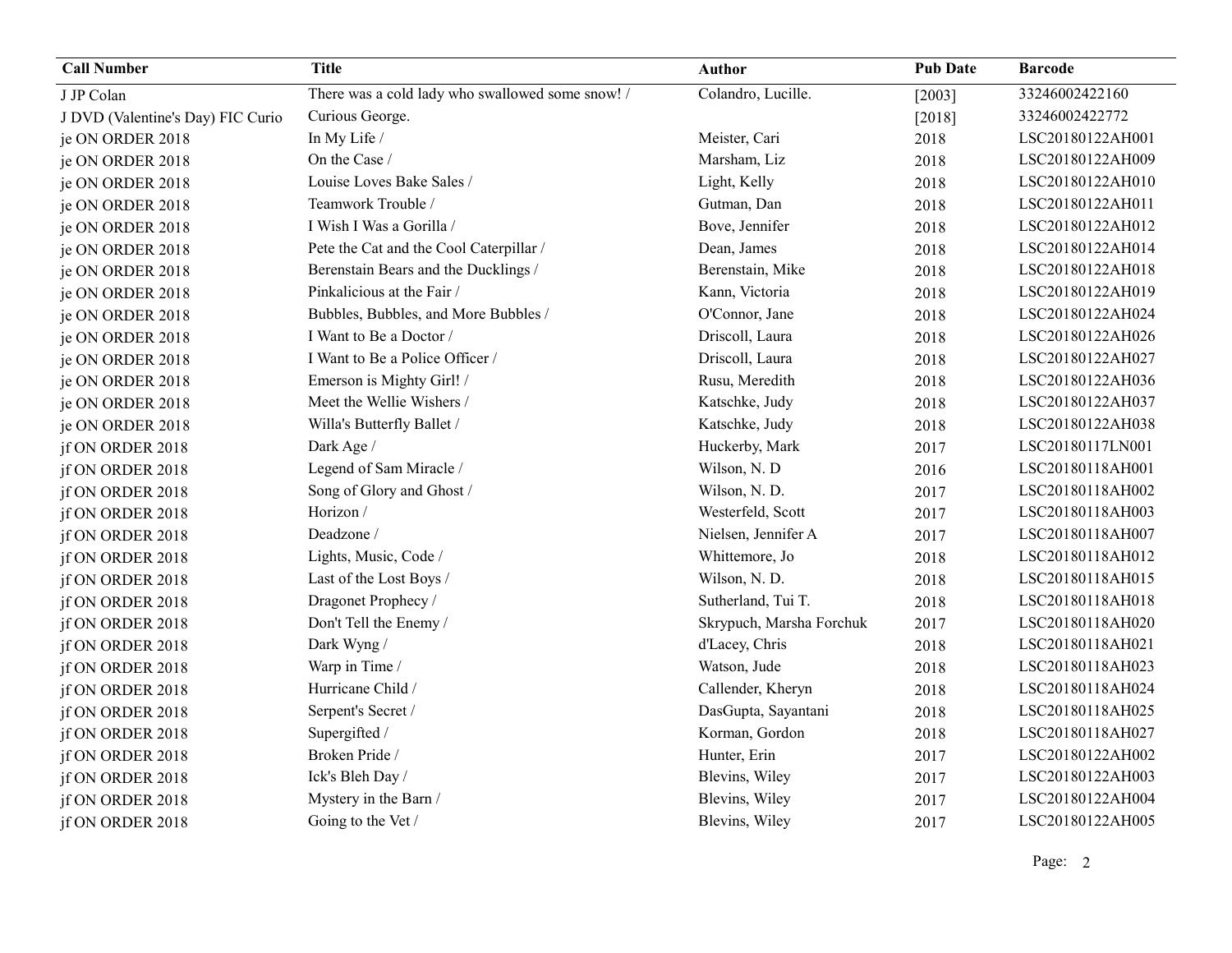| <b>Call Number</b>              | <b>Title</b>                                 | <b>Author</b>        | <b>Pub Date</b> | <b>Barcode</b>   |
|---------------------------------|----------------------------------------------|----------------------|-----------------|------------------|
| jf ON ORDER 2018                | Big Crunch /                                 | Blevins, Wiley       | 2017            | LSC20180122AH006 |
| jf ON ORDER 2018                | Granted /                                    | Anderson, John David | 2018            | LSC20180122AH020 |
| jf ON ORDER 2018                | Bat and the Waiting Game /                   | Arnold, Elana K.     | 2018            | LSC20180122AH029 |
| jf ON ORDER 2018                | Ice Wolves /                                 | Kaufman, Amie        | 2018            | LSC20180122AH031 |
| jf ON ORDER 2018                | Lost Rainforest: Mez's Magic () /            | Schrefer, Eliot      | 2018            | LSC20180122AH033 |
| jf ON ORDER 2018                | Mega Robo Bros /                             | Cameron, Neill       | 2018            | LSC20180122AH039 |
| jf ON ORDER 2018                | Bravelands #2: Code of Honor /               | Hunter, Erin         | 2018            | LSC20180122AH044 |
| jf Early Chapters ON ORDER 2018 | Intergalactic Gas /                          | Blabey, Aaron        | 2017            | LSC20180118AH019 |
| jf Early Chapters ON ORDER 2018 | Bad Guys #6: Bad Guys in Alien vs Bad Guys / | Blabey, Aaron        | 2018            | LSC20180118AH028 |
| jf Graphic Novel ON ORDER 2018  | Sparks /                                     | Boothby, Ian         | 2018            | LSC20180118AH026 |
| jnf ON ORDER 2018               | Feel Better Book for Little Worriers /       | Brochman, Holly      | 2017            | LSC20180122AH040 |
| jp ON ORDER 2018                | Little Mermaid /                             | Sanrio Company, LTD. | 2017            | LSC20180117AH004 |
| jp ON ORDER 2018                | Flo/                                         | Maclear, Kyo         | 2018            | LSC20180118AH004 |
| jp ON ORDER 2018                | Wide-Awake Bear /                            | Miller, Pat Zietlow  | 2018            | LSC20180118AH005 |
| ip ON ORDER 2018                | Oodles of Kittens /                          | O'Connor, Jane       | 2018            | LSC20180118AH006 |
| ip ON ORDER 2018                | Heal the Earth /                             | Lennon, Julian       | 2018            | LSC20180118AH008 |
| jp ON ORDER 2018                | Everybunny Count /                           | Sandall, Ellie       | 2018            | LSC20180118AH009 |
| ip ON ORDER 2018                | This Is the Nest That Robin Built /          | Fleming, Denise      | 2018            | LSC20180118AH010 |
| ip ON ORDER 2018                | Curiosity: The Story of a Mars Rover /       | Motum, Markus        | 2018            | LSC20180118AH011 |
| ip ON ORDER 2018                | Brother Book /                               | Parr, Todd           | 2018            | LSC20180118AH013 |
| jp ON ORDER 2018                | Sister Book /                                | Parr, Todd           | 2018            | LSC20180118AH014 |
| jp ON ORDER 2018                | Bears and Blossoms /                         | Parenteau, Shirley   | 2018            | LSC20180118AH016 |
| jp ON ORDER 2018                | Bigger Bigger /                              | Patricelli, Leslie   | 2018            | LSC20180118AH017 |
| ip ON ORDER 2018                | Hop into Bed /                               | Oldland, Nicholas    | 2018            | LSC20180118AH022 |
| jp ON ORDER 2018                | Supertruck /                                 | Savage, Stephen      | 2018            | LSC20180122AH007 |
| jp ON ORDER 2018                | Peaceful Garden /                            | London, Lucy         | 2018            | LSC20180122AH008 |
| ip ON ORDER 2018                | Ava and the Rainbow (Who Stayed) /           | Adamson, Ged         | 2018            | LSC20180122AH013 |
| jp ON ORDER 2018                | Mae Among the Stars /                        | Ahmed, Roda          | 2018            | LSC20180122AH015 |
| jp ON ORDER 2018                | Is it Warm Enough for Ice Cream /            | DK Publishing,       | 2018            | LSC20180122AH016 |
| jp ON ORDER 2018                | Digger and the Flower /                      | Kuefler, Joseph      | 2018            | LSC20180122AH017 |
| jp ON ORDER 2018                | Thank You, Earth /                           | Sayre, April Pulley  | 2018            | LSC20180122AH021 |
| jp ON ORDER 2018                | Chicks in the Barn /                         | Fronis, Aly          | 2018            | LSC20180122AH022 |
| jp ON ORDER 2018                | Where Is Baby's Home /                       | Katz, Karen          | 2017            | LSC20180122AH023 |
| jp ON ORDER 2018                | Mama and Me /                                | Shaskan, Stephen     | 2018            | LSC20180122AH025 |